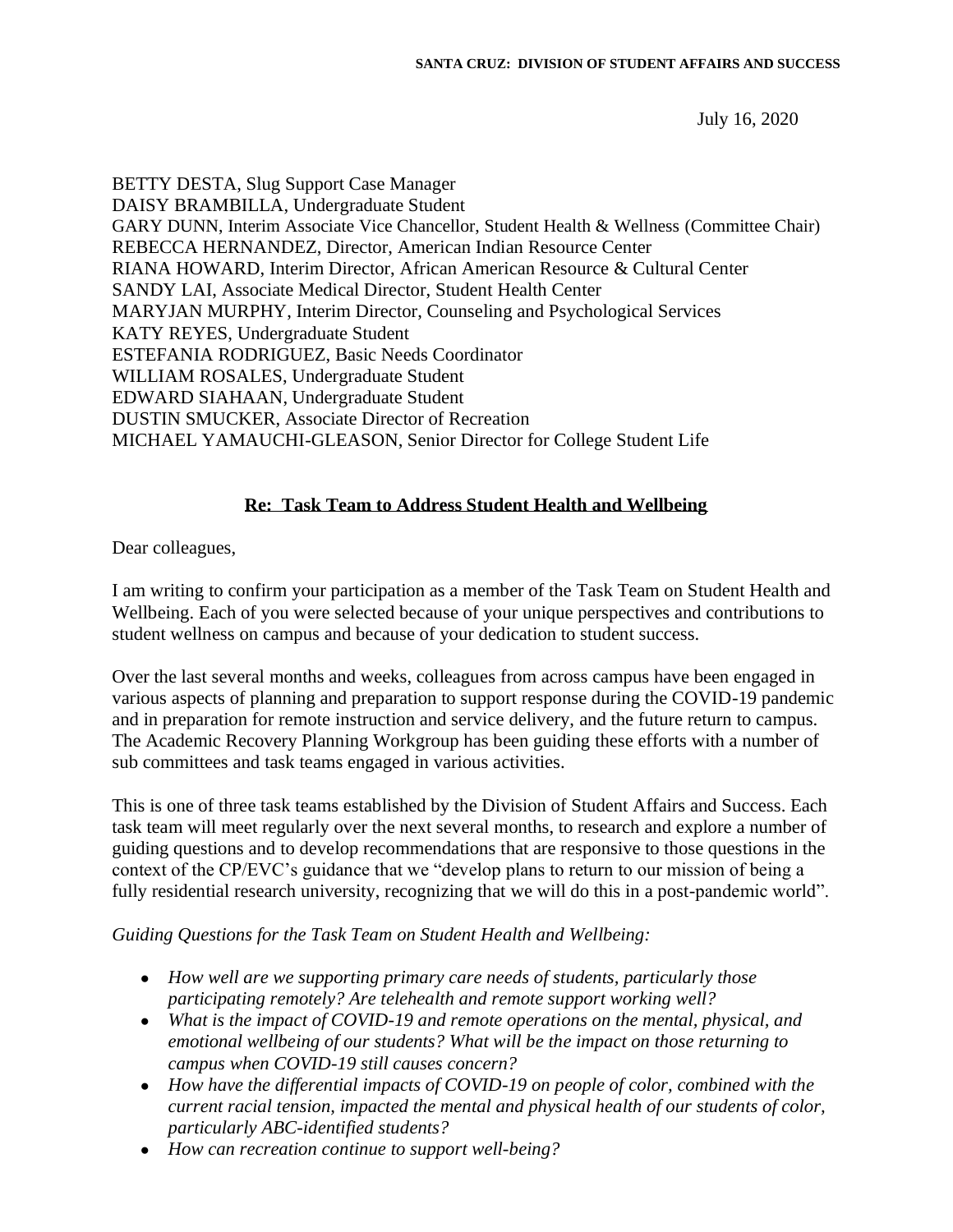● *Each task team will work in collaboration with the Fostering Care and Community campus workgroup to produce a 90-minute workshop. The project lead will provide more details.*

Deliverables and Timeline:

Task team leaders will coordinate with Lucy Rojas, the project manager for this process, to share the progress that the task teams are making and to share options and recommendations as they emerge (to assist with the socialization and implementation process). Each task team is asked to update the project manager regularly with findings and recommendations, with an initial set of options and recommendations made no later than Friday, August 28th. The work of the task teams will continue into fall quarter with adjustments made to timeline and outcomes to be based on actual circumstances.

In terms of deliverables, please consider developing ideas, options, and recommended actions that can be implemented by a variety of services and units. For example, in response to the guiding question: *Are telehealth and remote support working well?* The task team may:

- Identify and analyze any data that has been collected during remote instruction/remote work to determine student satisfaction and service provider perspective and to help answer the question - what is working well?
- Use that data to develop recommendations for unit managers and senior administration on service delivery.
- Consider: are any of the best practices coming out of telehealth translatable to other units and services?

We will launch the three task teams all together on Wednesday, July 22, 2020 at 1:00 pm. You will receive a calendar invite shortly. We look forward to seeing you.

Please contact me or task team leader Gary Dunn should you have any questions.

Thank you in advance for your participation and service. I know your time is valuable and I deeply appreciate you lending some of it to this important process. Please contact me should you have any questions.

Appreciatively,

Jennyer Bagile

Jennifer Baszile Interim Vice Chancellor Division of Student Affairs and Success

cc: Interim Executive Director Belisario Director Harriman Director Jean Special Assistant Jenkins-Sleczkowski Managing Director Kim